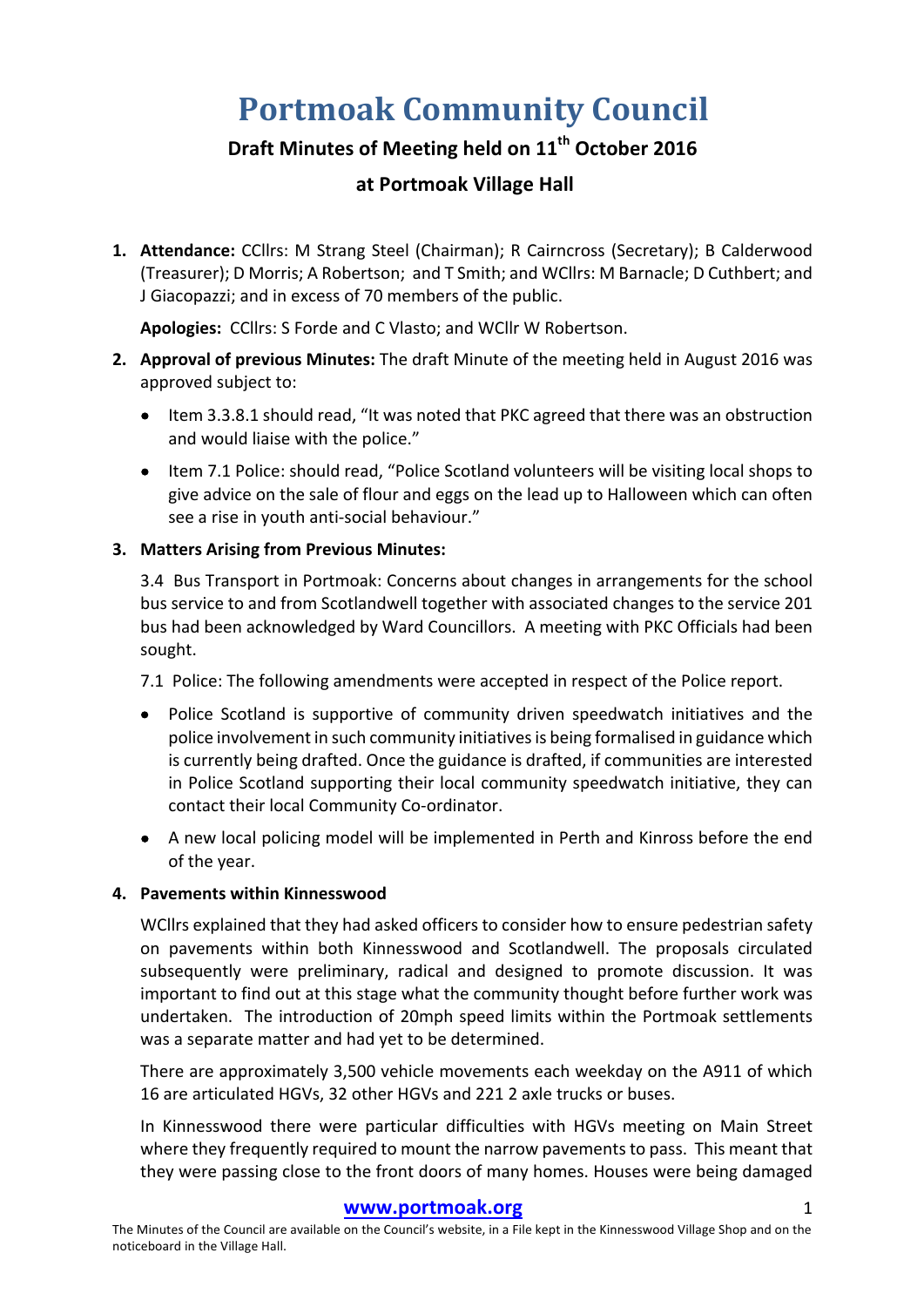both from vehicles hitting rain water pipes and from vibration. Listed buildings were at risk. Further, pedestrian safety could not be guaranteed.

In considering the *traffic lights as proposed*. There was a unanimous view that these were not acceptable. This felt like a "heavy urban solution" where the costs outweigh the benefits. There would be significant problems in managing traffic flow over such a long stretch of traffic-light controlled single track. For example: would it be possible to gain ready access to and from some 32 properties; how would bulk deliveries to these properties be effected. At busy times traffic would queue at either end and pass through in a convoy with as a consequence increased noise and traffic pollution in the vicinity of the lights. There was a real danger that the viability of the shop and garage would be compromised. The specific needs of emergency services and of large agricultural machinery would need to be assessed.

Alternative solutions some of which together could form an acceptable package:

- speed reduction to 20mph through the village, backed up with appropriate warning electronic signs.
- discourage drivers from accelerating to pass certain build-outs particularly at the periphery of villages.
- diverting HGVs as far as practicable from the A911 (this would require appropriate signage).
- build-outs at particular pinch points to safeguard pedestrians.
- escorts for certain large agricultural vehicles.
- possible railings to protect pedestrians.
- look at Fife to see examples of innovative solutions.

#### **5.** Pavements within Scotlandwell

a) **Traffic light proposals.** Much of the analysis and the solutions replicated the findings already set out for Kinnesswood and have not been repeated.

However, the proposed traffic light solution being three-way was more complex. Like the Kinnesswood proposal it was unanimously rejected for many of the same reasons. Additionally it would mean: relocating bus halts particularly at the entrance to Well Road; easy entry and exit to the Well Inn could be compromised; and it could lead to traffic, once through the lights, speeding up through the village.

Alternative solutions some of which together could form an acceptable package were also similar to those for Kinnesswood:

- a 20mph speed limit through the village would be welcomed.
- HGVs should be discouraged from transiting the village (this would require a careful evaluation of relevant signage).
- reversal of road priority at the Leslie Road junction to reduce speed should be evaluated.
- villages should have a "gateway" signalling entry to a different area.
- reclassification of the B9097 to an A classification should be explored
- a mini-roundabout about or a "shared space" arrangement did not find support.

It was noted that prolonging time along a route was likely to be an effective way of discouraging Sat Nav driven transit vehicles.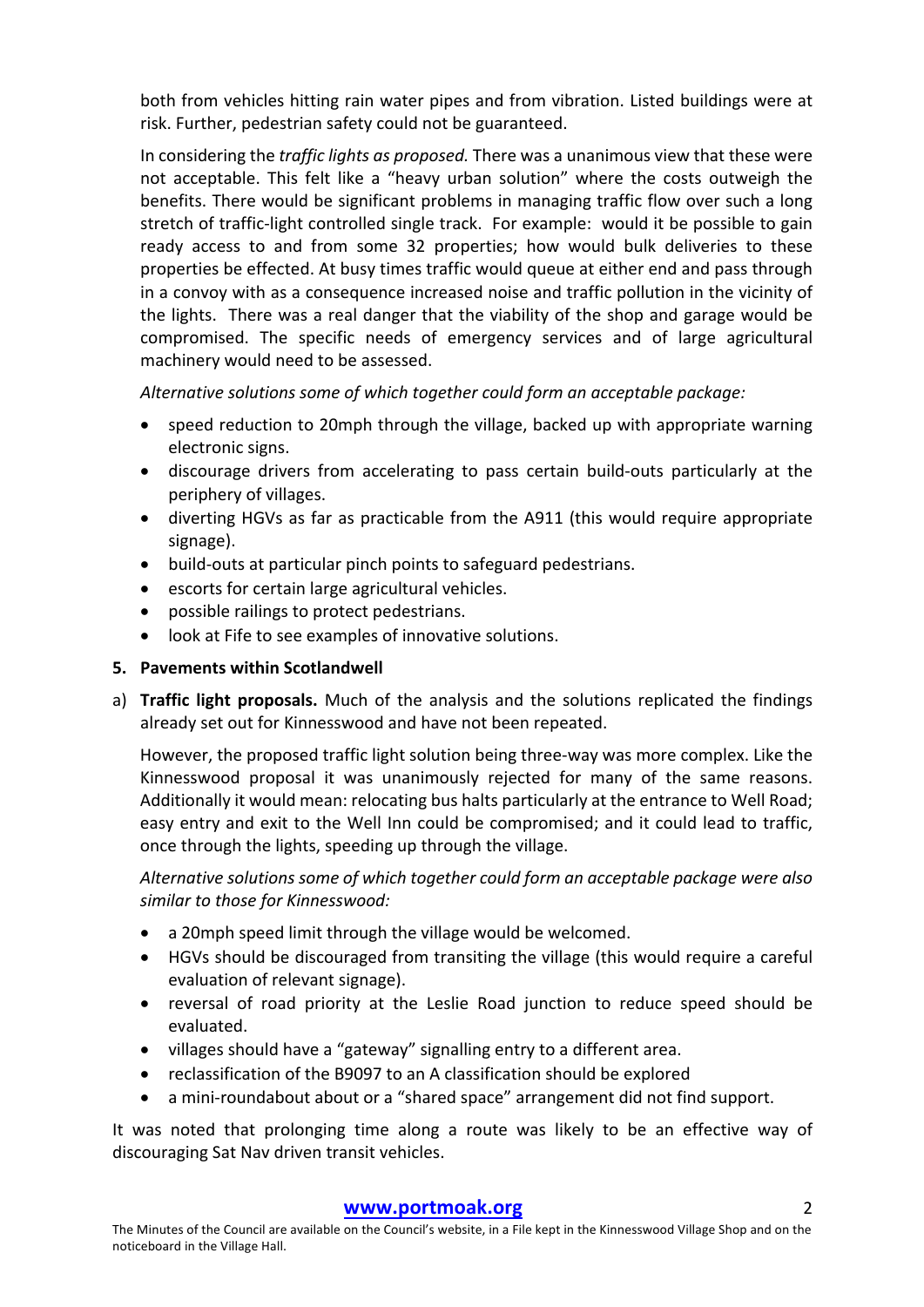b) Arrangements to improve the pavement leading from the village to the Church and **beyond.** There were no specific proposals to consider at this time. It remains a priority for the CC to make progress with this problem. Ward Councillors had had preliminary discussions with PKC officers on the matter. Further work would now be undertaken by PKC looking at options to provide an improved and safe pedestrian route from the village up to the Church Hall and beyond.

It was recognised that this was a separate matter from the proposal for traffic lights with pavement improvements within the village. It would be helpful to have a coherent solution that addressed both issues.

**6.** Car Parking within Scotlandwell and Kinnesswood. The problem of very limited car public parking within both Scotlandwell and Kinnesswood was recognised and had been raised by Ward Councillors at their recent meeting with PKC officers. The CC was invited to make the case for such parking and to suggest possible sites. It was noted that the need for parking is not necessarily governed by the same considerations in the two villages.

It was confirmed that there will be a meeting on  $27<sup>th</sup>$  October of officials, ward councillors and local representatives to consider specific car parking issues around Portmoak School.

**7.** A Strategy and Vision for Portmoak. The CC was working towards a statement setting out a Strategy and Vision for Portmoak on which it would consult. This would be useful in communicating our priorities to PKC and other national bodies. To that end it had gained preliminary and positive experience with a tool for garnering opinion across the community: "Place Standard." It would now approach other Portmoak groups to take their views and from their input work toward a Portmoak Vision and Strategy.

#### **8. Reports**

8.1 Police: There was no Police Report. The Commander's Bulletins of 15<sup>th</sup>, 22<sup>nd</sup> and 29<sup>th</sup> September and  $6<sup>th</sup>$  October were noted.

8.2 Treasurer: There was minimal in-month change. The General Account at the end of September was £671.40, while the Michael Bruce Way account was £919.51 giving a total of funds on hand of £1,590.91.

#### 8.3 Planning:

- *1. New applications:*
- a) 16/01506/FLL, Craigard, Main Street Scotlandwell. Replace windows to front and side elevations with PVCu widows of a similar colour and style.  $CC$  view  $-$  no comment.
- *2. Progress with Developments:*
- a) Former Lomond Inn. PKC's Development Management Committee would consider the application at its meeting on  $19<sup>th</sup>$  October.
- b) Glenlomond. Substantial clearance of the site had been completed. PKC's Development Management Committee would consider the application at its meeting on 19<sup>th</sup> October.

8.4 Roads: CCllr Calderwood had recently circulated an updated CC Roads Report and key matters from that had already been discussed. PKC had also just circulated proposals for a B9097 Action Plan (South Loch Road). This will be discussed at the November meeting

#### **www.portmoak.org** 3